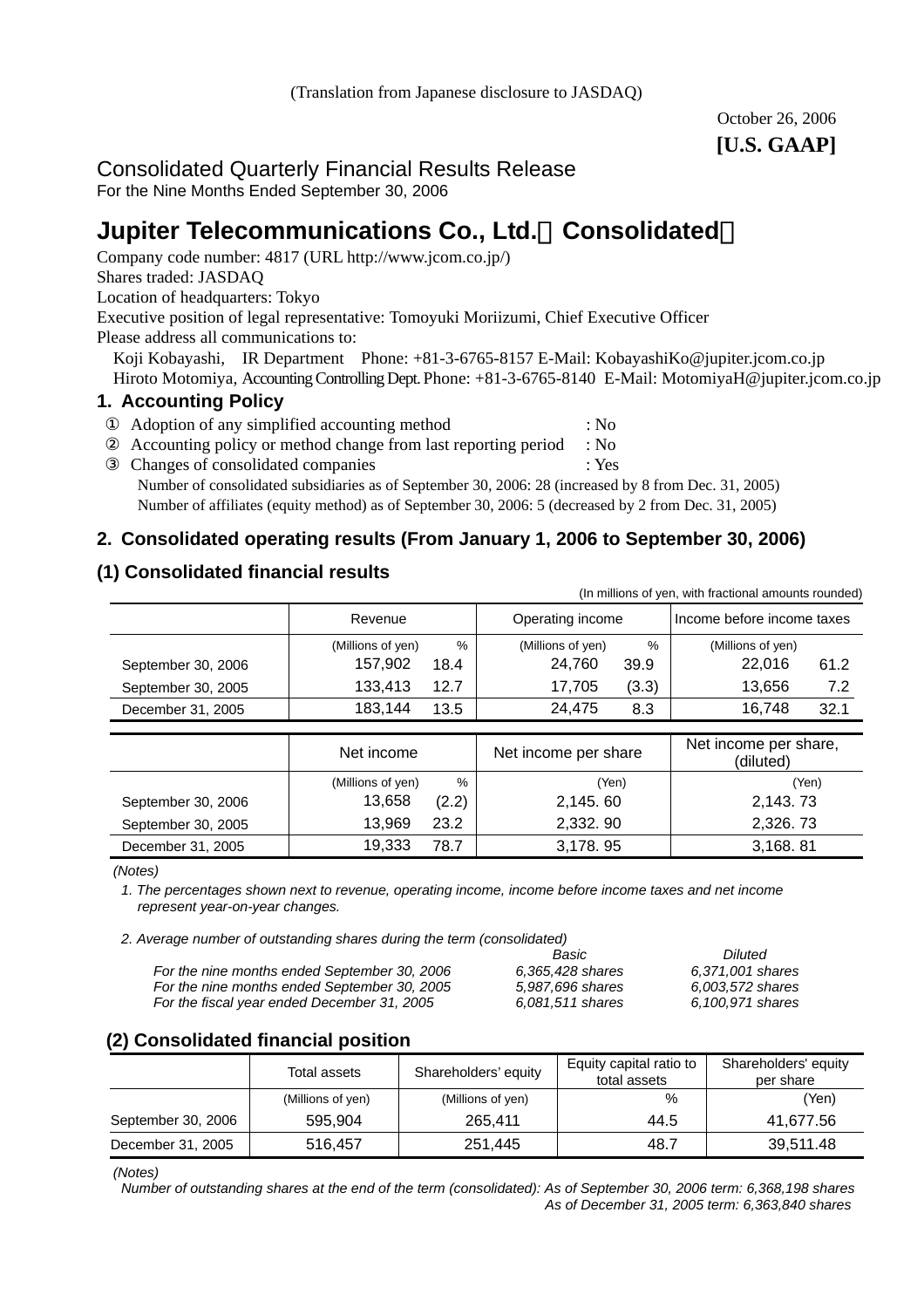|                    | Cash flows from<br>operating activities | Cash flows used in<br>investing activities | Cash flows from<br>financing activities | Balance of cash & cash<br>equivalents |
|--------------------|-----------------------------------------|--------------------------------------------|-----------------------------------------|---------------------------------------|
|                    | (Millions of yen)                       | (Millions of yen)                          | (Millions of yen)                       | (Millions of yen)                     |
| September 30, 2006 | 52.502                                  | (96, 966)                                  | 19.084                                  | 9.903                                 |
| September 30, 2005 | 42.917                                  | (41, 249)                                  | 25,867                                  | 37,955                                |

#### **(3) Consolidated cash flow statement**

#### **3. Business Results and Financial Conditions**

#### **(1) Business Results (comparisons are year-on-year)**

The business conditions surrounding the Jupiter Telecommunications consolidated group (J:COM Group or Group) have further intensified as a result of the progression in the fusion of the broadcasting and communications industries. During the nine months ended September 30, 2006, the J:COM Group steadily carried out its "Volume plus Value" strategy, with focus on increasing the number of customers served (expanding volume) while raising average monthly revenue per subscriber (increasing value).

In terms of volume strategy, the J:COM Group strengthened its sales and marketing capabilities and continued to actively promote bulk contracts with multiple dwelling units (MDUs) under its "J:COM In My Room," program, which is designed to convert MDUs into a stable revenue source. In addition, the J:COM Group endeavored to provide a service package centering on high-speed Internet access and telephony, developed especially for approximately 200,000 small and home offices (SOHO) within the Group's service areas. The J:COM Group also concentrated resources on extending its networks in order to increase the number of homes passed ("homes passed" refers to the number of households that can be connected through lines that have been laid for cable television, high-speed Internet access and telephony). In August 2006, the J:COM Group acquired a controlling interest in Cable Net Shimonoseki Co.,Ltd., formerly an equity-method managed affiliate. On September 28, 2006, the J:COM Group acquired shares of Kansai-based CATV operator Cable West Inc., which were held by Matsushita Electric Industrial Co.,Ltd. and Kosaido Co.,Ltd., as well certain shares held by minority shareholders, and thereby making Cable West a consolidated subsidiary. Cable West was the third-largest domestic operator, and is J:COM's largest acquisition since our listing on the JASDAQ Exchange. The Cable West group consists of 6 managed franchises and an MSO, and operates in 9 wards in the city of Osaka as well as 11 cities and 1 town in the northern part of the Osaka prefecture. The total number of customers is 357,800 as of the end of September 2006, increasing the total number of customers of the J:COM Group to approximately 2,500,000\* as of the end of September, 2006. By making the Cable West acquisition, J:COM increased its market share for domestic cable television from 30% to 35% (as estimated by J:COM), which strengthens its competitiveness. By Cable West joining the J:COM Group it expands the number of homes passed in J:COM's service area by 1,397,700\* from approximately 7.64 million households to approximately 9.04 million households\* as of the end of September 30, 2006. In addition, the J:COM Group expects operational synergies such as a reduction of operational costs through the sharing of facilities with its existing subsidiaries, joint procurement of programming, equipment and materials, economies of scale, and more efficient sales and marketing. With a new Kansai-region strategy in sight, J:COM will make efforts to become a significant contributor to the development of the region and industry.

In terms of value strategy, with the aim of increasing ARPU (average revenue per unit) and reducing churn rates, the J:COM Group further promoted to offer bundled services, in which the three services provided (J:COM TV, J:COM NET, and J:COM PHONE) are combined into a single package. The J:COM Group promotes subscription to J:COM TV Digital service and the shift to the digital service from analog. As a result, the number of subscribers to J:COM TV Digital, excluding Cable West, surged to 842,800 as of the end of September 2006, resulting in a digital service ratio of 47.4%. Its digital video recording (DVR) service "HDR," which was introduced in April 2006 and enables recording of high-definition broadcasting to an internal hard drive, has been well received by our customers due to its features and strong value. The J:COM Group received more than 50,000 applications for the HDR service in the five months since it began accepting applications. In addition, the J:COM Group continued to endeavor to expand appealing content for its video on demand service "J:COM On Demand." In August 2006, the Group introduced MoviePlus HD, a cable TV operator-exclusive high-definition channel and made a decision to introduce KBS World in October 2006, which consists mainly of Korean dramas.

 $\overline{a}$ 

Subscriber information for Cable West Inc. is preliminary and subject to adjustment until we have completed our review of such information and determined that it is presented in accordance with our policies. The services Cable West provides are different from those under J:COM brand.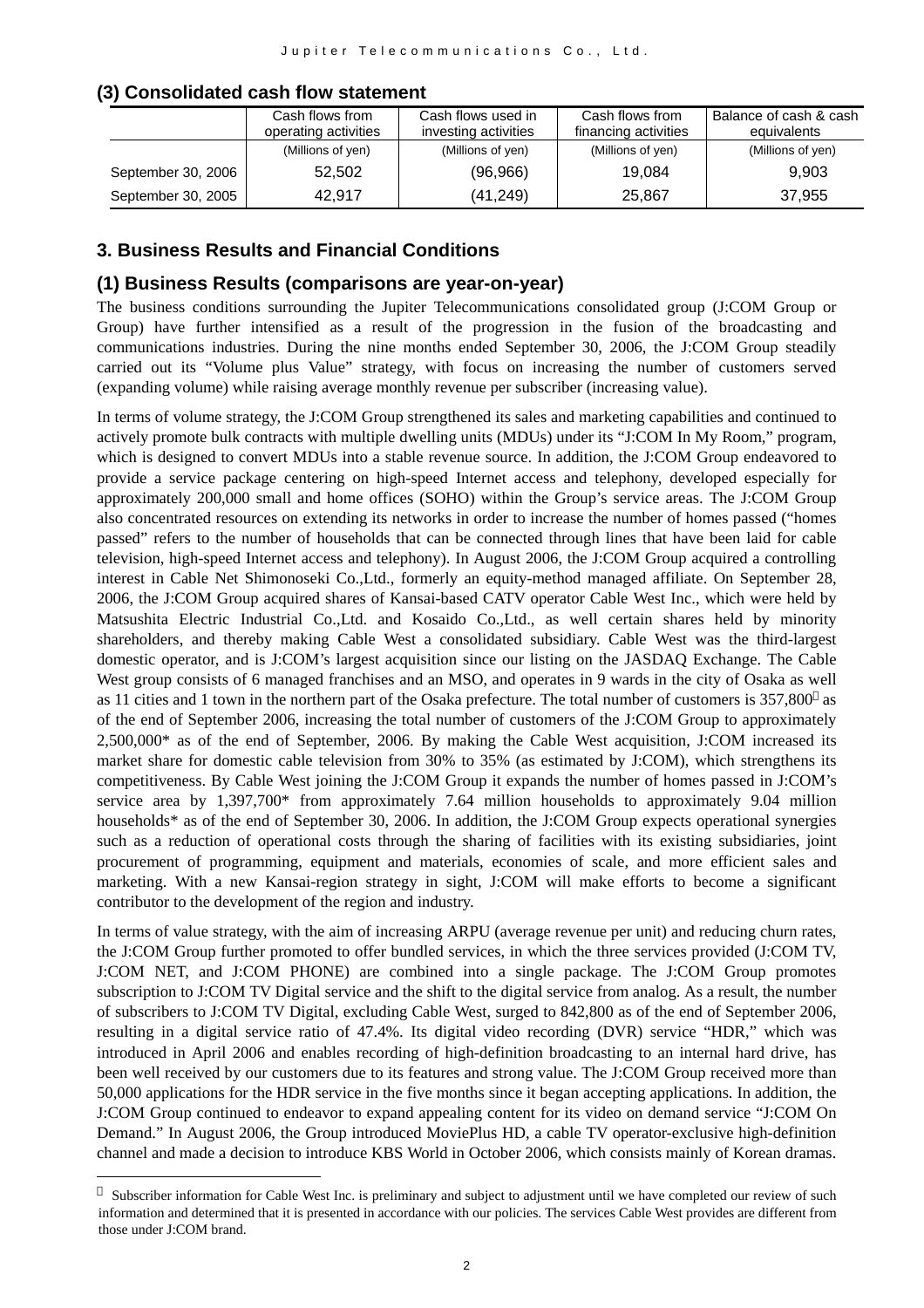Through these activities, the J:COM Group strives to differentiate and enhance the attractiveness of its cable TV services. On the Internet access service, the J:COM Group strengthened sales and marketing activities for a new Internet access service called "J:COM NET Hikari," which was introduced in August 2005, with access speed of up to 100Mbps to residents of MDUs. In March 2006, the J:COM Group launched its mobile phone service, in alliance with WILLCOM, Inc. Furthermore, the J:COM Group established two new call centers in Sapporo and Fukuoka, each responsible for outbound calls to existing subscribers. The call centers focus is on raising customer satisfaction, boosting ARPU and lowering churn rates through the introduction of services based on the tastes of each subscriber.

In August 2006, the J:COM Group began offering a new service to program suppliers called "Digital Viewership Ratings." This service offers the viewership ratings of multichannel digital broadcasts that are being made available for the first time on a full-scale basis, and the J:COM Group hopes this service will contribute to increase the number of subscribers to multichannel broadcasts by enabling programmers to more fully customize channels and show producers to tailor content based on audience preferences.

The number of J:COM Group customers connected, excluding the Cable West group, has increased from September 30, 2005 by 276,400 (15%) to 2,141,400 as of September 30, 2006. The breakdown per service and the increases from September 30, 2005 are as follows: cable TV increased by 203,600 (13%) to 1,778,000 revenue generating units (RGUs), including digital TV services which increased by 348,500 (71%) to 842,800 RGUs and occupy 47% of cable TV RGUs. High-speed Internet access and telephony services, increased by 161,400 (20%) to 953,100 and by 198,200 (23%) to 1,052,600 RGUs, respectively. RGU per customer also increased to 1.77 at September 30, 2006 compared to 1.73 at September 30, 2005.

As a result of subscriber growth, subscription fees increased by ¥22,273 million, or 19%, to ¥141,617 million. Other revenue increased by ¥2,216 million, or 16%, to ¥16,285 million for the nine months ended September 30, 2006. As a result, total revenue increased by ¥24,489 million, or 18%, to ¥157,902 million. The effect of acquisitions accounted for approximately ¥8,313 million of such total revenue increase.

Operating and programming costs increased by ¥9,401 million, or 17%, to ¥64,215 million. The effect of acquisitions accounted for approximately ¥1,556 million, or 17% of such increase in operating and programming costs with the remaining increase primarily the result of a ¥3,337 million increase in programming costs associated with the 13% increase in the number of cable television subscribers, excluding Cable West, and ¥695 million increase in maintenance expense.

Selling, general and administrative expenses increased by ¥4,642 million, or 17%, to ¥31,398 million. The effect of acquisitions accounted for approximately ¥3,734 million, or 80% of such increase with the remaining increase primarily attributable to increased salary, wages and other employee related costs, partially offset by decreased marketing and advertising expenses.

Stock compensation expense decreased by ¥2,364 million, or 89%, to ¥287 million. In January 2006, the Company adopted the provisions of Statement of Financial Accounting Standards No. 123(R), Share Based Payment (SFAS No. 123R), applying the modified prospective method. The adoption of SFAS No. 123R primarily resulted in a change in our method of recognizing the fair value of share-based compensation and estimating forfeitures for all unvested awards.

Depreciation and amortization expenses increased by ¥5,755 million, or 18%, to ¥37,242 million. The increase was primarily attributable to additions to the fixed assets related to the installation of services to new customers, the expansion and upgrade of our networks, and ¥2,543 million of the increase related to acquisitions.

Operating income increased by ¥7,055 million, or 40%, to ¥24,760 million.

Interest expense, net, decreased by ¥1,649 million, or 40%, to ¥2,489 million. This decrease is primarily due to the repayment of our ¥50 billion subordinated loan facility in March 2005, reduced margins under the current bank facility, and reduced bank fee amortization.

Income before income tax was increased by ¥8,360 million, or 61%, to ¥22,016 million.

Net income for the nine months ended September 30, 2006 decreased by ¥311 million, or 2%, to ¥13,658 million for the reasons set forth above.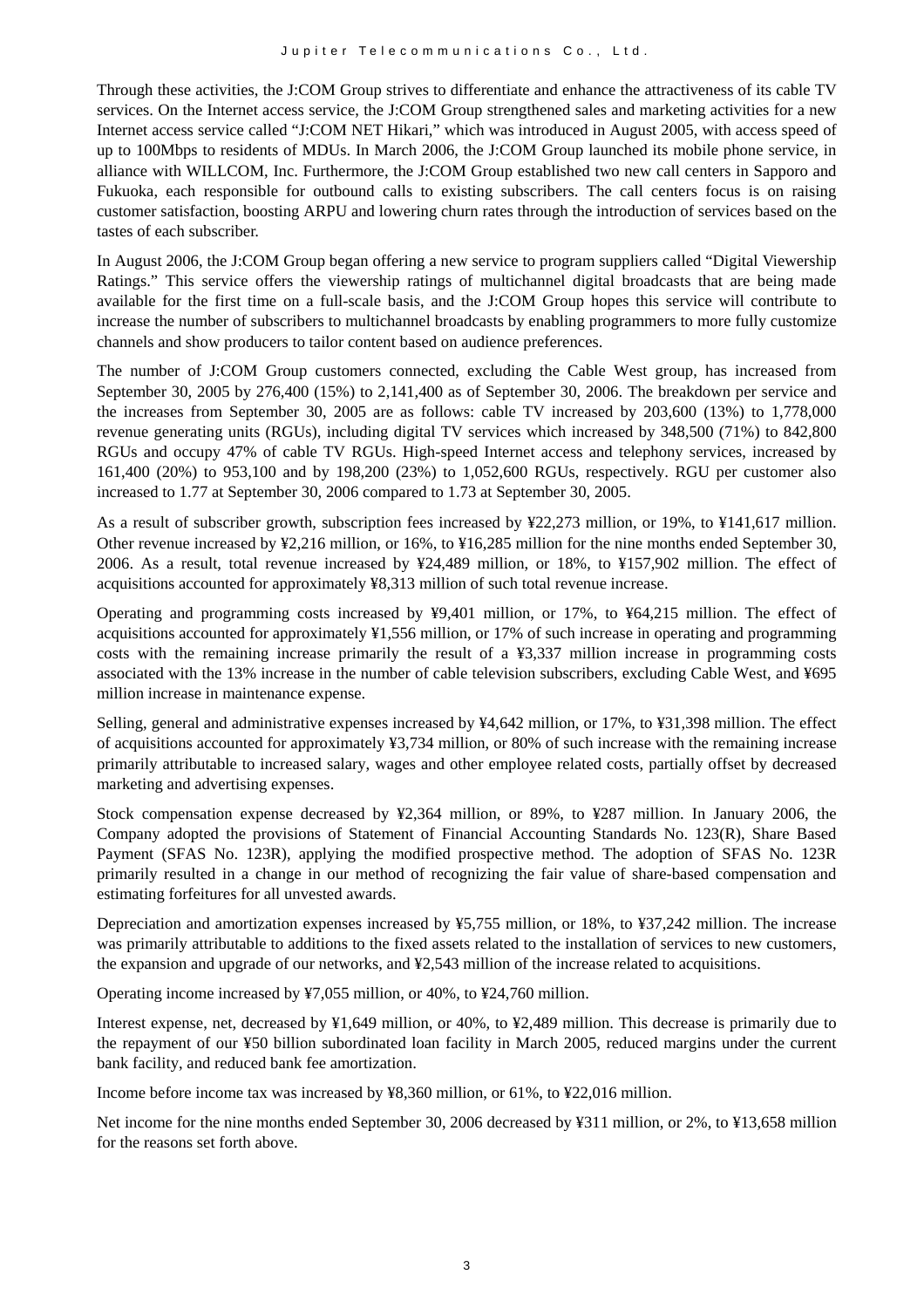## **(2) Financial situation**

As of September 30, 2006, cash and cash equivalents balance was ¥9,903 million, a decrease of 74% (of ¥28,052 million) compared to September 30, 2005.

The following is a summary of cash flow during the interim period ended September 30, 2006 as compared to the interim period ended September 30, 2005.

#### *Cash Flows from Operating Activities*

Net cash provided by operating activities amounted to ¥52,502 million, an increase of ¥9,585 million compared to net cash provided in the previous period of ¥42,917 million. This was primarily the result of a ¥10,447 million increase in operating income before depreciation, amortization and non-cash stock compensation charges.

#### *Cash Flows from Investing Activities*

Net cash used in investing activities amounted to ¥96,966 million, an increase of ¥55,717 million compared to net cash used in the previous period of ¥41,249 million. The increase was primarily attributable to a ¥10,847 million increase in capital expenditures and a ¥46,178 million increase in the acquisition of new subsidiaries, net of cash acquired, and the acquisition of minority interest in consolidated subsidiaries.

#### *Cash Flows from Financing Activities*

Net cash provided by financing activities amounted to ¥19,084 million, a decrease of ¥6,783 million compared to net cash provided in the previous period of ¥25,867 million. The net cash provided by financing activities for the nine months ended September 30, 2006 primarily consisted of ¥76,139 million increase in short term loans and long-term debt primarily obtained to fund the Cable West acquisition and refinance certain long-term debt, offset by ¥49,620 million in principle payments of long-term debt and ¥6,647 million principle payment of capital leases. The net cash provided by financing activities for the nine months ended September 30, 2005 primarily consisted of ¥90,980 million from the proceeds on the issuance of the common stock and repaid ¥59,032 million in long-term debt and ¥8,885 million of principal on its capital leases.

### **(3) Forecasts for the year ending December 2006**

The forecasts that were previously announced by the Company on January 30, 2006 have been updated as follows, with revisions explained.

|                     |         |                  |                               | (Millions of yen, except percentages) |
|---------------------|---------|------------------|-------------------------------|---------------------------------------|
|                     | Revenue | Operating income | Income before<br>income taxes | Net income                            |
| Last disclosure (A) | 220,000 | 31,500           | 27,000                        | 18,500                                |
| Forecast (B)        | 221,000 | 31,500           | 27,500                        | 19,500                                |
| Change (B-A)        | 1,000   |                  | 500                           | 1,000                                 |
| Change %            | 0.5     |                  | 1.9                           | 5.4                                   |

(N.b.) Estimated net income per share (annual): 3,062.09 yen

Considering our actual business results for the nine months ended September 30, 2006 and estimating the results for the fourth quarter of 2006, which includes the Cable West group, we anticipate an increase in revenue of ¥1,000 million, operating income to remain unchanged at ¥31,500 million, income before income taxes to increase by ¥500 million and net income to increase by ¥1,000 million, as compared to our last disclosure.

(Cautionary note regarding future-related information)

The forecasts contained in this report have been prepared on the basis of information that is currently available. Because such estimates are inherently very uncertain, actual results may differ from the forecasts. The Company does not guarantee that it will achieve these estimated results and advises readers to refrain from depending solely on these forecasts. Readers should also note that the Company is under no obligation to revise this information on a regular basis.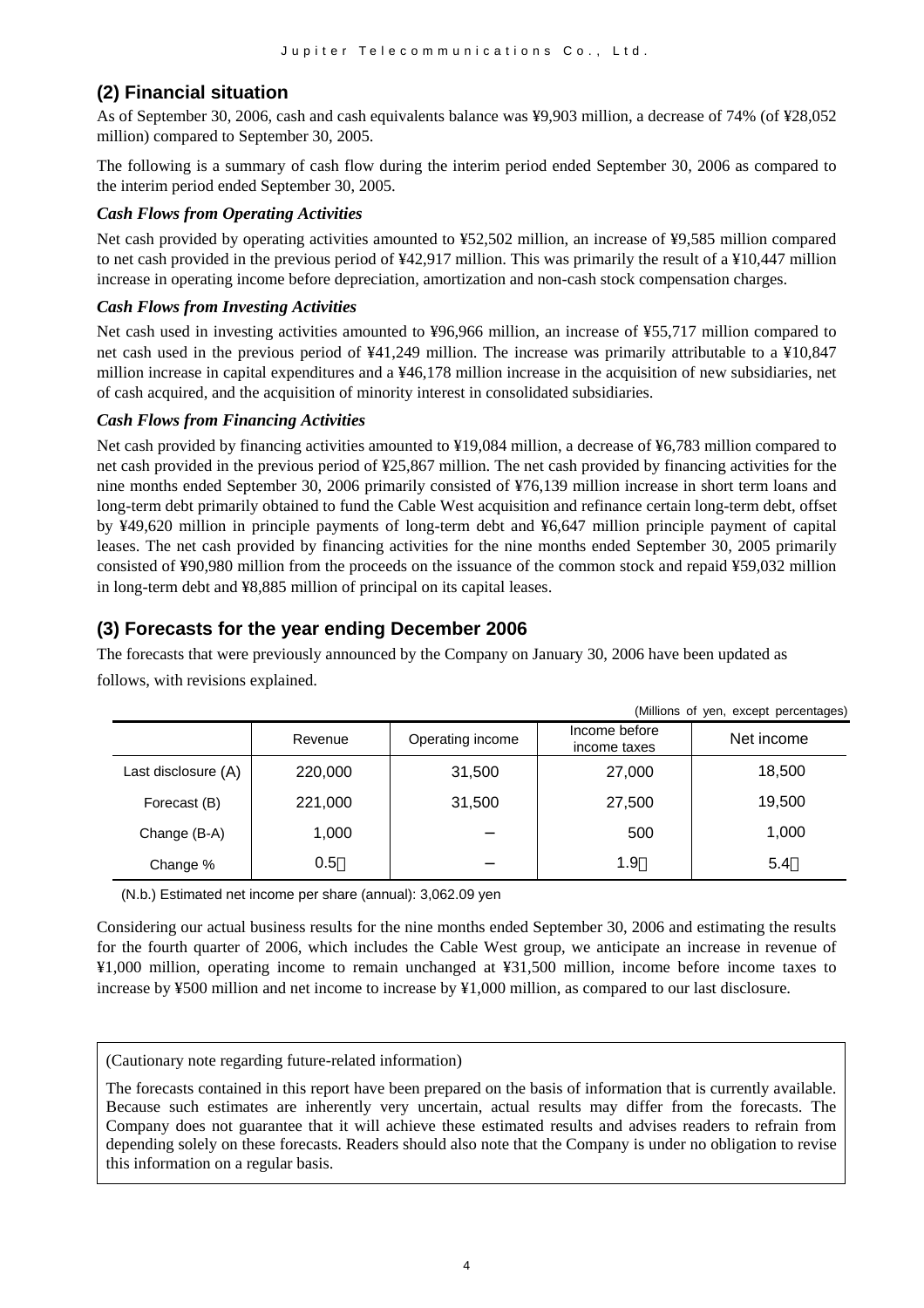## **Consolidated Quarterly Financial Statements**

# **JUPITER TELECOMMUNICATIONS CO., LTD. AND SUBSIDIARIES CONSOLIDATED STATEMENTS OF OPERATIONS**

|                                                                             | (YEN IN MILLIONS, EXCEPT SHARE AND PER SHARE AMOUNTS) |                                     |               |        |                                  |
|-----------------------------------------------------------------------------|-------------------------------------------------------|-------------------------------------|---------------|--------|----------------------------------|
| <b>Account</b>                                                              | 9 months ended<br>September 30, 2006                  | 9 months ended<br>September 30,2005 | Change        |        | 12 months ended<br>Dec. 31, 2005 |
|                                                                             | Amount                                                | <b>Amount</b>                       | <b>Amount</b> | (%)    | Amount                           |
| Revenue:                                                                    |                                                       |                                     |               |        |                                  |
| Subscription fees                                                           | 141,617                                               | 119,344                             | 22,273        | 18.7   | 163,378                          |
| Other                                                                       | 16,285                                                | 14,069                              | 2,216         | 15.8   | 19,766                           |
|                                                                             | 157,902                                               | 133,413                             | 24,489        | 18.4   | 183,144                          |
| Operating costs and expenses                                                |                                                       |                                     |               |        |                                  |
| Operating and programming                                                   | (64, 215)                                             | (54, 814)                           | (9,401)       | (17.1) | (76, 133)                        |
| Selling, general and administrative                                         | (31, 398)                                             | (26, 756)                           | (4,642)       | (17.4) | (36, 988)                        |
| Stock compensation                                                          | (287)                                                 | (2,651)                             | 2,364         | 89.2   | (2, 210)                         |
| Depreciation and amortization                                               | (37, 242)                                             | (31, 487)                           | (5,755)       | (18.3) | (43, 338)                        |
|                                                                             | (133, 142)                                            | (115, 708)                          | (17, 434)     | (15.1) | (158, 669)                       |
| Operating income                                                            | 24,760                                                | 17,705                              | 7,055         | 39.9   | 24,475                           |
| Other income:                                                               |                                                       |                                     |               |        |                                  |
| Interest expense, net:                                                      |                                                       |                                     |               |        |                                  |
| <b>Related parties</b>                                                      | (805)                                                 | (727)                               | (78)          | (10.7) | (988)                            |
| Other                                                                       | (1,684)                                               | (3, 411)                            | 1,727         | 50.6   | (6, 715)                         |
| Other income, net                                                           | 452                                                   | 277                                 | 175           | 63.7   | 322                              |
| Income before income taxes<br>and other items                               | 22,723                                                | 13,844                              | 8,879         | 64.1   | 17,094                           |
| Equity in earnings of affiliates                                            | 190                                                   | 301                                 | (111)         | (36.8) | 651                              |
| Minority interest in net income of<br>consolidated subsidiaries             | (897)                                                 | (489)                               | (408)         | (83.6) | (997)                            |
| Income before income taxes                                                  | 22,016                                                | 13,656                              | 8,360         | 61.2   | 16,748                           |
| Income taxes(expense)/benefit                                               | (8,358)                                               | 313                                 | (8,671)       |        | 3,071                            |
| Income before cumulative effect<br>of accounting change                     | 13,658                                                | 13,969                              | (311)         | (2.2)  | 19,819                           |
| Cumulative effect of accounting<br>change                                   |                                                       |                                     |               |        | (486)                            |
| Net income                                                                  | 13,658                                                | 13,969                              | (311)         | (2.2)  | 19,333                           |
| Per Share data                                                              |                                                       |                                     |               |        |                                  |
| Income before cumulative effect of<br>accounting change per share - basic   | 2,145.60                                              | 2,332.90                            | (187.30)      | (8.0)  | 3,258.96                         |
| Income before cumulative effect of<br>accounting change per share - diluted | 2,143.73                                              | 2,326.73                            | (183.00)      | (7.9)  | 3,248.57                         |
| Cumulative effect of accounting<br>change per share - basic                 |                                                       |                                     |               |        | (80.02)                          |
| Cumulative effect of accounting<br>change per share - diluted               |                                                       |                                     |               |        | (79.76)                          |
| Net income per share - basic                                                | 2,145.60                                              | 2,332.90                            | (187.30)      | (8.0)  | 3,178.95                         |
| Net income per share - diluted                                              | 2,143.73                                              | 2,326.73                            | (183.00)      | (7.9)  | 3,168.81                         |
| Weighted average number of<br>ordinary shares outstanding - basic           | 6,365,428                                             | 5,987,696                           | 377,732       | 6.3    | 6,081,511                        |
| Weighted average number of<br>ordinary shares outstanding - diluted         | 6,371,001                                             | 6,003,572                           | 367,429       | 6.1    | 6,100,971                        |

*(Note) Percentages are calculated based on amounts before rounding.*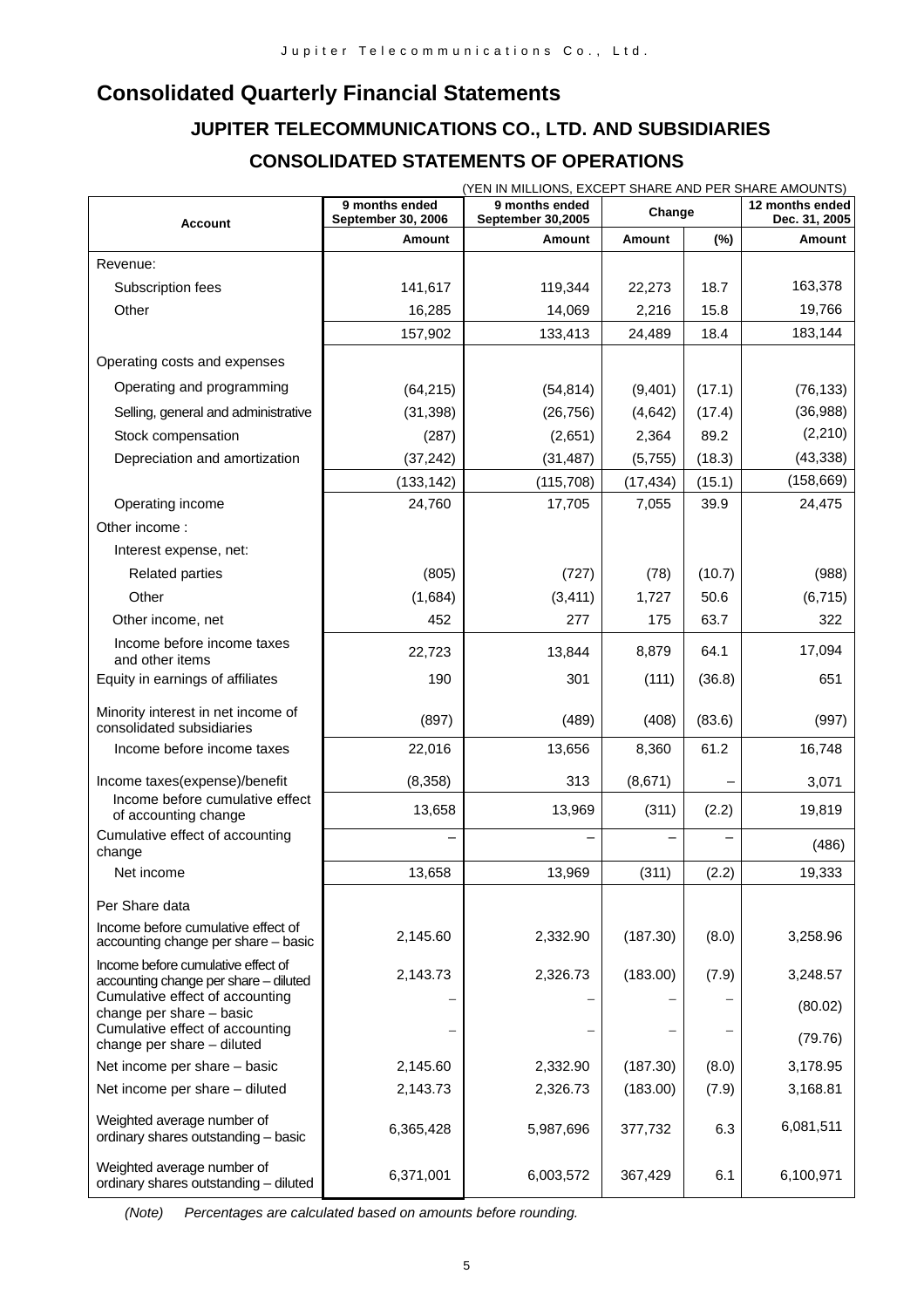## **JUPITER TELECOMMUNICATIONS CO., LTD. AND SUBSIDIARIES CONSOLIDATED BALANCE SHEETS**

(YEN IN MILLIONS)

|                                           | September 30, 2006 | December 31, 2005 | Change    |
|-------------------------------------------|--------------------|-------------------|-----------|
| <b>Account</b>                            | <b>Amount</b>      | <b>Amount</b>     | Amount    |
| Current assets:                           |                    |                   |           |
| Cash and cash equivalents                 | 9,903              | 35,283            | (25, 380) |
| Accounts receivable                       | 15,231             | 10,754            | 4,477     |
| Allowance for doubtful account            | (430)              | (285)             | (145)     |
| Prepaid expenses and other current assets | 15,652             | 13,454            | 2,198     |
| <b>Total current assets</b>               | 40,356             | 59,206            | (18, 850) |
| Investments:                              |                    |                   |           |
| Investments in affiliates                 | 2,419              | 5,155             | (2,736)   |
| Investments in other securities, at cost  | 801                | 2,890             | (2,089)   |
|                                           | 3,220              | 8,045             | (4, 825)  |
| Property and equipment, at cost:          |                    |                   |           |
| Land                                      | 2,780              | 1,796             | 984       |
| Distribution system and equipment         | 460,366            | 395,738           | 64,628    |
| Support equipment and buildings           | 30,346             | 28,246            | 2,100     |
|                                           | 493,492            | 425,780           | 67,712    |
| Less accumulated depreciation             | (169, 814)         | (144,080)         | (25, 734) |
|                                           | 323,678            | 281,700           | 41,978    |
| Other assets:                             |                    |                   |           |
| Goodwill, net                             | 206,964            | 150,030           | 56,934    |
| Other                                     | 21,686             | 17,476            | 4,210     |
|                                           | 228,650            | 167,506           | 61,144    |
|                                           | 595,904            | 516,457           | 79,447    |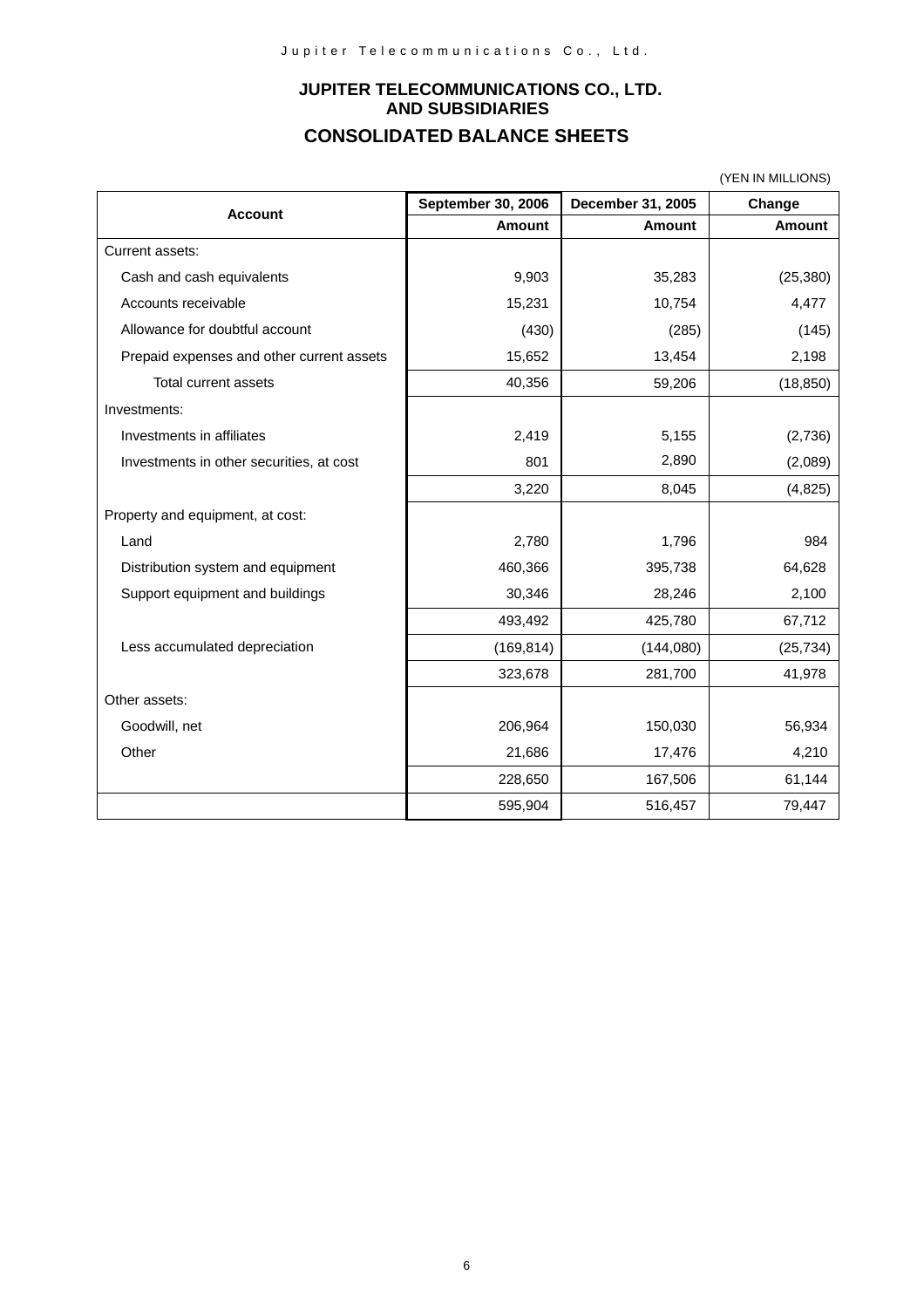| <b>Account</b>                                           | September 30, 2006 | December 31, 2005 | Change        |
|----------------------------------------------------------|--------------------|-------------------|---------------|
|                                                          | <b>Amount</b>      | <b>Amount</b>     | <b>Amount</b> |
| <b>Current liabilities:</b>                              |                    |                   |               |
| Short-term loans                                         | 1,800              | 2,000             | (200)         |
| Long-term debt-current portion                           | 15,593             | 11,508            | 4,085         |
| Capital lease obligations-current portion                |                    |                   |               |
| <b>Related parties</b>                                   | 10,334             | 9,253             | 1,081         |
| Other                                                    | 1,729              | 1,299             | 430           |
| Accounts payable                                         | 19,300             | 19,855            | (555)         |
| Accrued expenses and other liabilities                   | 18,916             | 10,236            | 8,680         |
| <b>Total current liabilities</b>                         | 67,672             | 54,151            | 13,521        |
|                                                          |                    |                   |               |
| Long-term debt, less current portion                     | 161,034            | 133,096           | 27,938        |
| Capital lease obligations, less current portion:         |                    |                   |               |
| <b>Related parties</b>                                   | 28,659             | 25,292            | 3,367         |
| Other                                                    | 6,157              | 2,679             | 3,478         |
| Deferred revenue                                         | 59,341             | 44,346            | 14,995        |
| Redeemable preferred stock of consolidated<br>subsidiary | 500                | 500               |               |
| Other liabilities                                        | 1,862              | 1,658             | 204           |
| <b>Total liabilities</b>                                 | 325,225            | 261,722           | 63,503        |
|                                                          |                    |                   |               |
| Minority interests                                       | 5,268              | 3,290             | 1,978         |
|                                                          |                    |                   |               |
| Shareholders' equity:                                    |                    |                   |               |
| Ordinary shares no par value                             | 114,655            | 114,481           | 174           |
| Additional paid-in capital                               | 195,729            | 195,219           | 510           |
| Accumulated deficit                                      | (44, 695)          | (58, 353)         | 13,658        |
| Accumulated other comprehensive gain<br>(loss)           | (278)              | 98                | (376)         |
| Treasury stock                                           | (0)                | (0)               | (0)           |
| Total shareholders' equity                               | 265,411            | 251,445           | 13,966        |
|                                                          | 595,904            | 516,457           | 79,447        |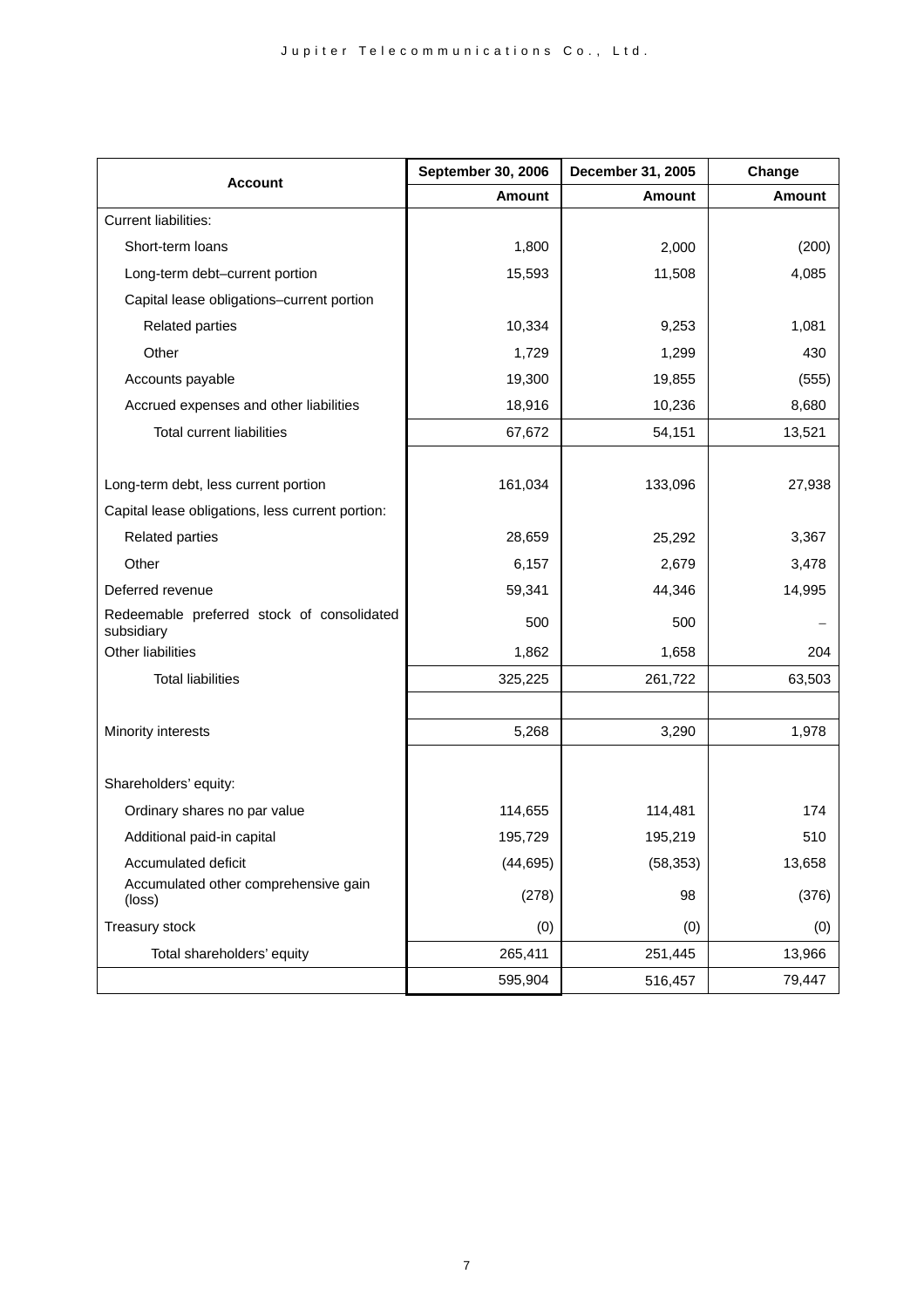#### **JUPITER TELECOMMUNICATIONS CO., LTD. AND SUBSIDIARIES**

## **CONSOLIDATED STATEMENTS OF CASH FLOWS**

| (YEN IN MILLIONS)                                                                           |                                      |                                      |                                  |
|---------------------------------------------------------------------------------------------|--------------------------------------|--------------------------------------|----------------------------------|
|                                                                                             | 9 months ended<br>September 30, 2006 | 9 months ended<br>September 30, 2005 | 12 months ended<br>Dec. 31, 2005 |
| <b>Classification</b>                                                                       | Amount                               | <b>Amount</b>                        | <b>Amount</b>                    |
| Cash flows from operating activities:                                                       |                                      |                                      |                                  |
| Net income                                                                                  | 13,658                               | 13,969                               | 19,333                           |
| Adjustments to reconcile net income to net cash<br>provided by operating activities:        |                                      |                                      |                                  |
| Depreciation and amortization                                                               | 37,242                               | 31,487                               | 43,338                           |
| Equity in earnings of affiliates                                                            | (190)                                | (301)                                | (651)                            |
| Minority interest in net income of consolidated<br>subsidiaries                             | 897                                  | 489                                  | 997                              |
| Stock compensation expenses                                                                 | 287                                  | 2,651                                | 2,210                            |
| Deferred income taxes                                                                       | 4,719                                | (1,798)                              | (5,257)                          |
| Cumulative effect of accounting change                                                      |                                      |                                      | 486                              |
| Changes in operating assets and liabilities,<br>excluding effects of business combinations: |                                      |                                      |                                  |
| (Increase)/decrease in accounts receivable, net                                             | (826)                                | 422                                  | (974)                            |
| Increase in prepaid expenses and other current<br>assets                                    | (2,779)                              | (1, 479)                             | (1, 499)                         |
| (Increase)/decrease in other assets                                                         | 643                                  | (315)                                | 2,810                            |
| Increase/(decrease) in accounts payable                                                     | (1,597)                              | 930                                  | 4,955                            |
| Increase/(decrease)in accrued expenses and<br>other liabilities                             | 4,198                                | 630                                  | (335)                            |
| Provision for retirement allowance                                                          | (77)                                 | (2,579)                              | (2,676)                          |
| Decrease in deferred revenue                                                                | (3,673)                              | (1, 189)                             | (1, 974)                         |
| Net cash provided by operating activities                                                   | 52,502                               | 42,917                               | 60,763                           |
| Cash flows from investing activities:                                                       |                                      |                                      |                                  |
| Capital expenditures                                                                        | (34, 516)                            | (23, 669)                            | (38, 405)                        |
| Acquisition of new subsidiaries, net of cash<br>acquired                                    | (56, 622)                            | (13,094)                             | (12,049)                         |
| Investments in and advances to affiliates                                                   |                                      | 165                                  | 140                              |
| Acquisition of minority interest in consolidated<br>subsidiaries                            | (6,667)                              | (4,017)                              | (4,905)                          |
| Other investing activities                                                                  | 839                                  | (634)                                | (2,011)                          |
| Net cash used in investing activities                                                       | (96, 966)                            | (41, 249)                            | (57, 230)                        |
| Cash flows from financing activities:                                                       |                                      |                                      |                                  |
| Proceeds from issuance of common stock                                                      | 396                                  | 90,980                               | 91,420                           |
| Net increase/(decrease) in short-term loans                                                 | (200)                                | 1,084                                | 1,750                            |
| Proceeds from long-term debt                                                                | 76,339                               | 1,720                                | 126,904                          |
| Principal payments of long-term debt                                                        | (49, 620)                            | (59,032)                             | (187, 542)                       |
| Principal payments under capital lease<br>obligations                                       | (6,647)                              | (8,885)                              | (11, 970)                        |
| Other financing activities                                                                  | (1, 184)                             |                                      | 768                              |
| Net cash provided by financing activities                                                   | 19,084                               | 25,867                               | 21,330                           |
| Net increase/(decrease) in cash and cash equivalents                                        | (25, 380)                            | 27,535                               | 24,863                           |
| Cash and cash equivalents at beginning of year                                              | 35,283                               | 10,420                               | 10,420                           |
| Cash and cash equivalents at end of term                                                    | 9,903                                | 37,955                               | 35,283                           |